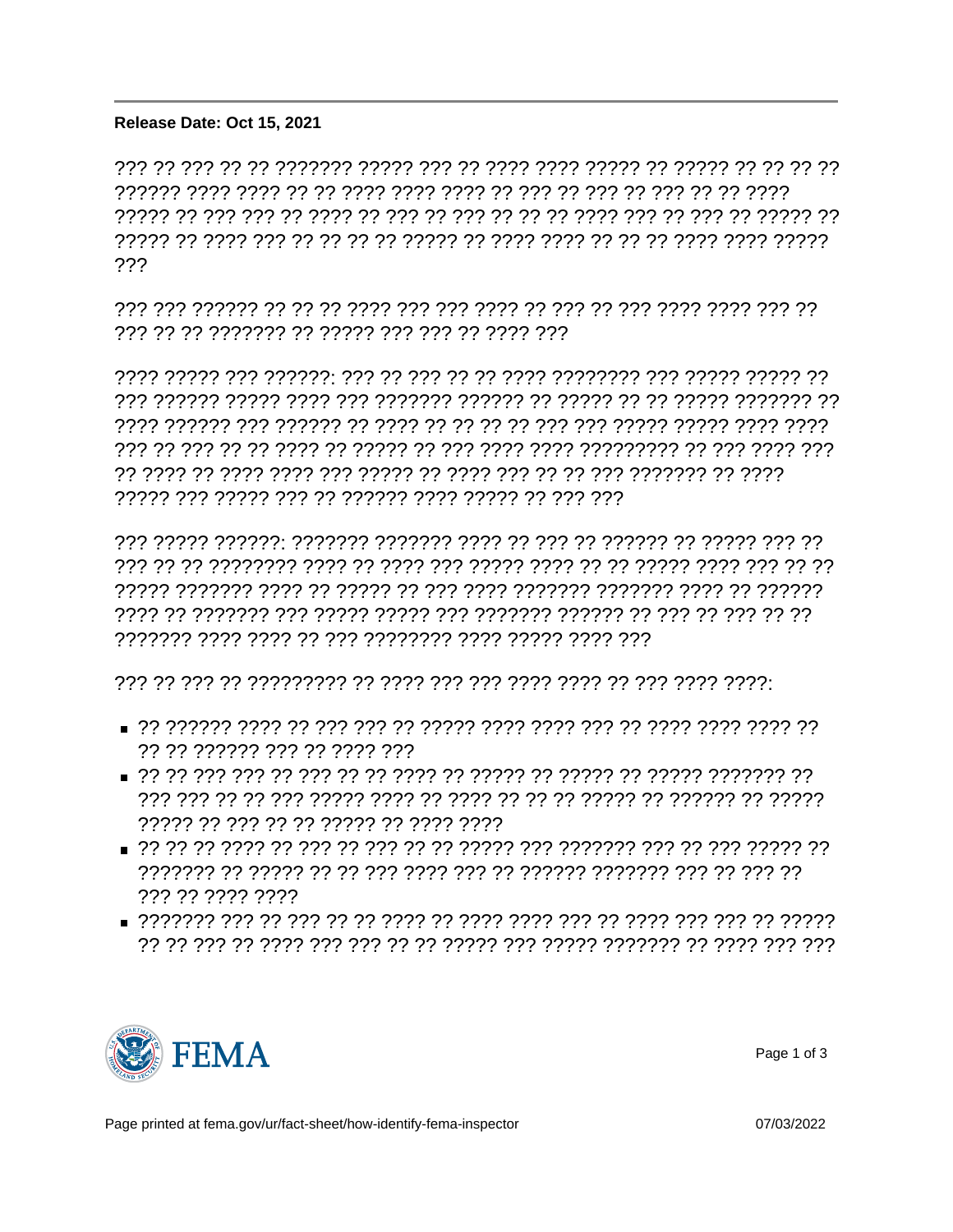?? ??? ?? ???? ???

- רררורר רורור רורור רורור הרורך רורור רורור ור רורורך רור רורורך רורור ה רור ררור רר ררך רך רך ררך רך ררוררך רך רך רך רך ררוך ררך רך ררורך רך
- 

??????? ?? ???? ????? ?? ?? ?????????

רור רר רר רך קר הרך רך רך ררכוליך רך רך רך רך רך ררך רך רך הרכוך הררך רך רך רך ?? ????? ???? ?? StopFEMAFraud@fema.dhs.gov ?? ?? ??? ?????

רור ררורר ררורך המיר הררור רך ררוררך רך ררך רך ררך ררוררך רך רך רך רוך רך ר רך רךרוך רך רך רך רוך לרך רוך רוך רך רוך רוך רך רוך רך רוך רך רך רוך רך רוך ר ?? ????? ??? ???? ????? ?? ????? ?? ???

DisasterAssistance.gov ?? ??? ?? ?? "Review Status" ??? ????? ?? ???? ????? רְרָ רְרְרִרְרָ רְרָרָךְ רְרָרָ רְרָרָךְ רְרָרְרָ רְרָרְרָ רְרָרָךְ רְרָרָךְ רְרָרָךְ רְרָרְרָ רְרָרָ רְרָךְ ר 

77 7777 77 777 77777 77 7777 7777



Page 2 of 3

Page printed at fema.gov/ur/fact-sheet/how-identify-fema-inspector

07/03/2022